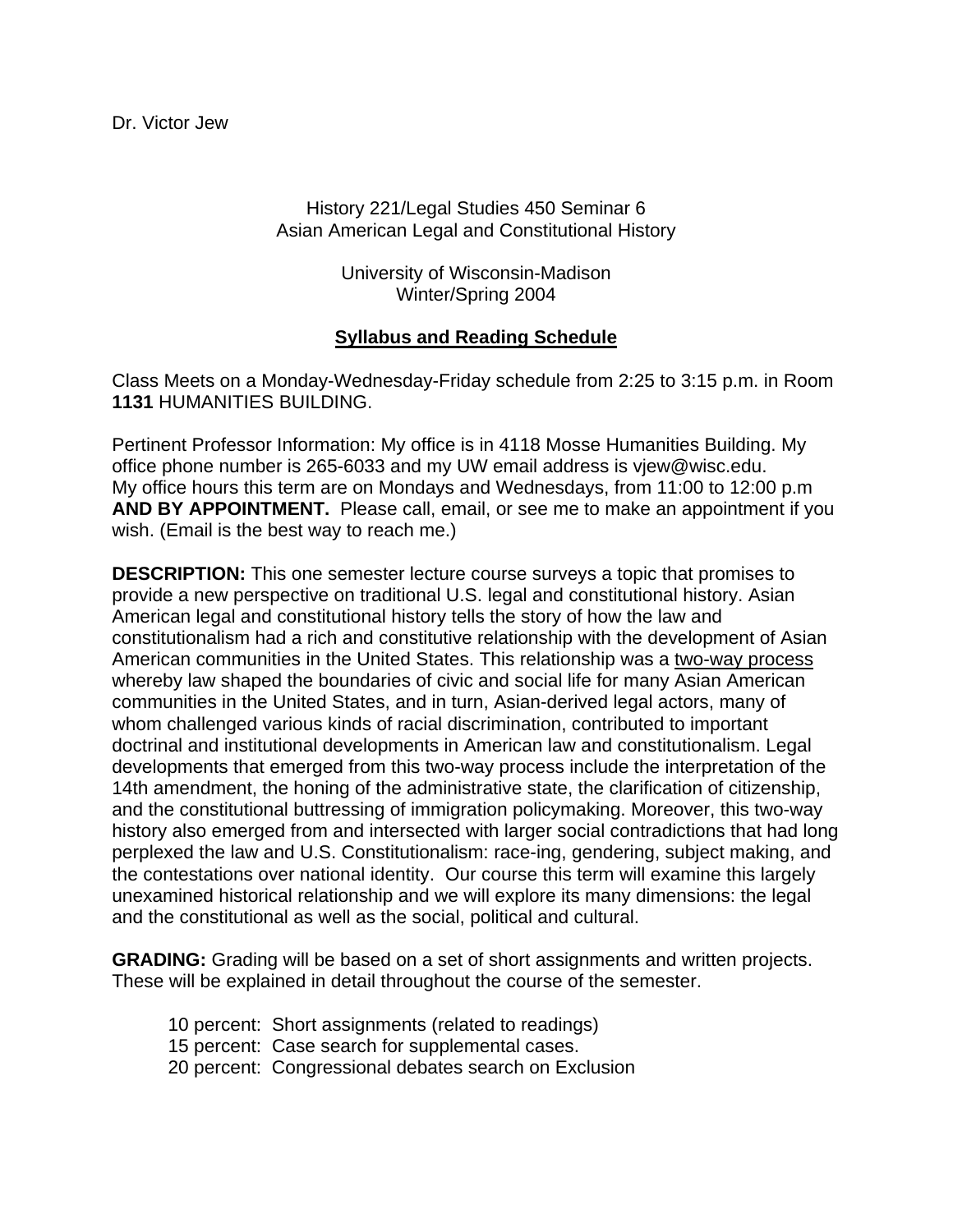#### The Larger Projects

 12 percent: Group Effort and its Write Up 48 percent: Individual Paper

 The purpose of these assignments is to 1) help you improve your reading and writing skills; 2) allow you to explore a topic that especially interests you; 3) introduce you to historical research; and 4) enable you to take advantage of the rich historical resources in the State Historical Society of Wisconsin, the University of Wisconsin Law School Library's historical holdings, and the Memorial Library.

 1) The Short Assignments will be "feedback and analysis" exercises that will ask you to identify the thesis of an assigned reading, or analyze a document in the Odo collection, or brief a case in the collection. 1 to 2 pages each.

 2) The Case Search will be a chance to find supplemental or alternative cases to further understand a theme presented in the course.

 3) The Congressional debates search will give you a chance to recover another kind of document: the Congressional Globe and Congressional Record accounts of debates over Exclusion.

 The Larger Projects will entail a two-step combination of a group effort and individual papers that will emerge from the group projects. I will supply a list of possible themes for group projects. Students will form groups of 5 (or so) and they will find resources in the State Historical Society of Wisconsin and/or the UW Law School Library to address the group theme. Groups will write a 5 page report or "write up" that will discuss what they found and how they have conceptualized ways to think about the theme.

 The Group Efforts can be a warm-up or trial-run for the individual papers. From working on the group theme, students can develop a particular line of inquiry to pursue as their individual paper. Because the individual paper will be based on original research in the PRIMARY SOURCES, students might gain a leg-up on their individual work after having thought and searched for materials during the collective group efforts.

Individual papers will be 16 pages (upper limit at 25.)

#### NOTE:

 A resource that is especially good for this course is a recent acquisition by the State Historical Society of Wisconsin. At the beginning of the term I asked the Historical Society to purchase a microfilm set of selected records of the United States Immigration Service. Despite the severe budgetary situation, they bought about 30 microfilm rolls of this collection. This is an amazing opportunity. These rolls are microfilmed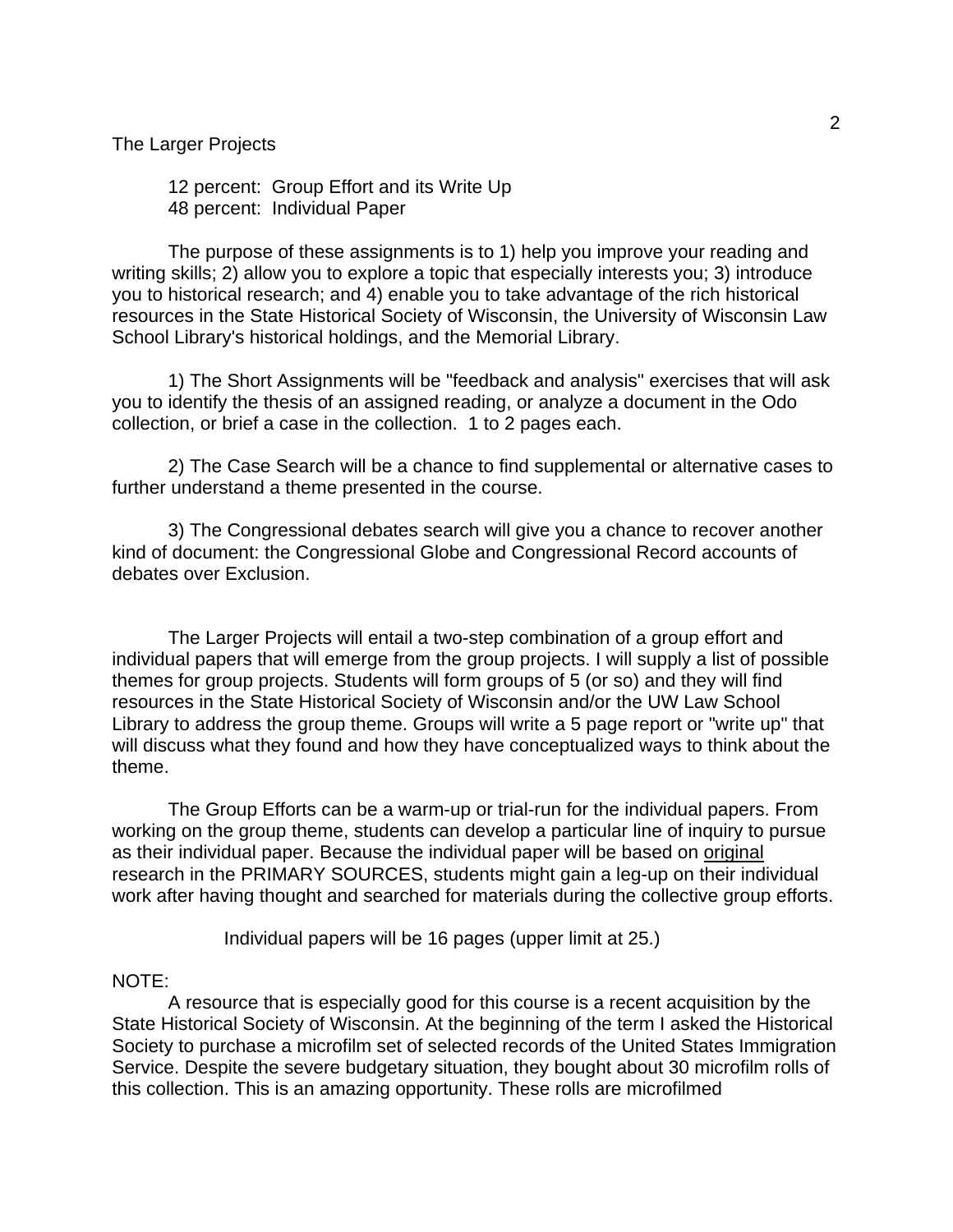reproductions of internal memoranda, letters, legal opinions, attorney's memoranda, and case files that are currently in Washington, D.C. In other words, you don't have to travel to the U.S. National Archives' downtown depository in D.C.; you can research those papers in the State Historical Society building here on campus.

 NOTE: **You MUST take do ALL the assignments (and fulfill all their requirements) to pass the course. Failure to do so results in a F as your final grade. You are STRONGLY advised to attend the lectures. All of the assignments require a mastery and "thinking through" of BOTH the lectures and the readings. You cannot do well by skipping the lectures.** 

## **READINGS:**

REQUIRED:

Franklin Odo, ed. THE COLUMBIA DOCUMENTARY HISTORY OF THE ASIAN AMERICAN EXPERIENCE (Listed below as either Odo or Columbia)

 Peter Irons, A PEOPLE'S HISTORY OF THE SUPREME COURT (Listed below as Irons)

 Najia Aarim-Heriot, CHINESE IMMIGRANTS, AFRICAN AMERICANS, AND RACIAL ANXIETY IN THE UNITED STATES, 1848-82 (Listed below as Aarim-Heriot)

 Erika Lee, AT AMERICA'S GATES. CHINESE IMMIGRATION DURING THE EXCLUSION ERA, 1882-1943 (Listed below as Lee)

 Nayan Shah, CONTAGIOUS DIVIDES. EPIDEMICS AND RACE IN SAN FRANCISCO'S CHINATOWN (Listed below as Shah)

Wayne Booth, et al., THE CRAFT OF RESEARCH (Listed as Booth)

RECOMMENDED not required:

 Mae Ngai, IMPOSSIBLE SUBJECTS; ILLEGAL ALIENS AND THE MAKING OF MODERN AMERICA Richard Bensel, THE POLITICAL ECONOMY OF AMERICAN INDUSTRIALIZATION, 1877-1900

## SCHEDULE and READING ASSIGNMENTS

**(NOTE: Subject to Change.)**

UNIT I Earlier Beginnings and a Grid of Positions 1784 to 1850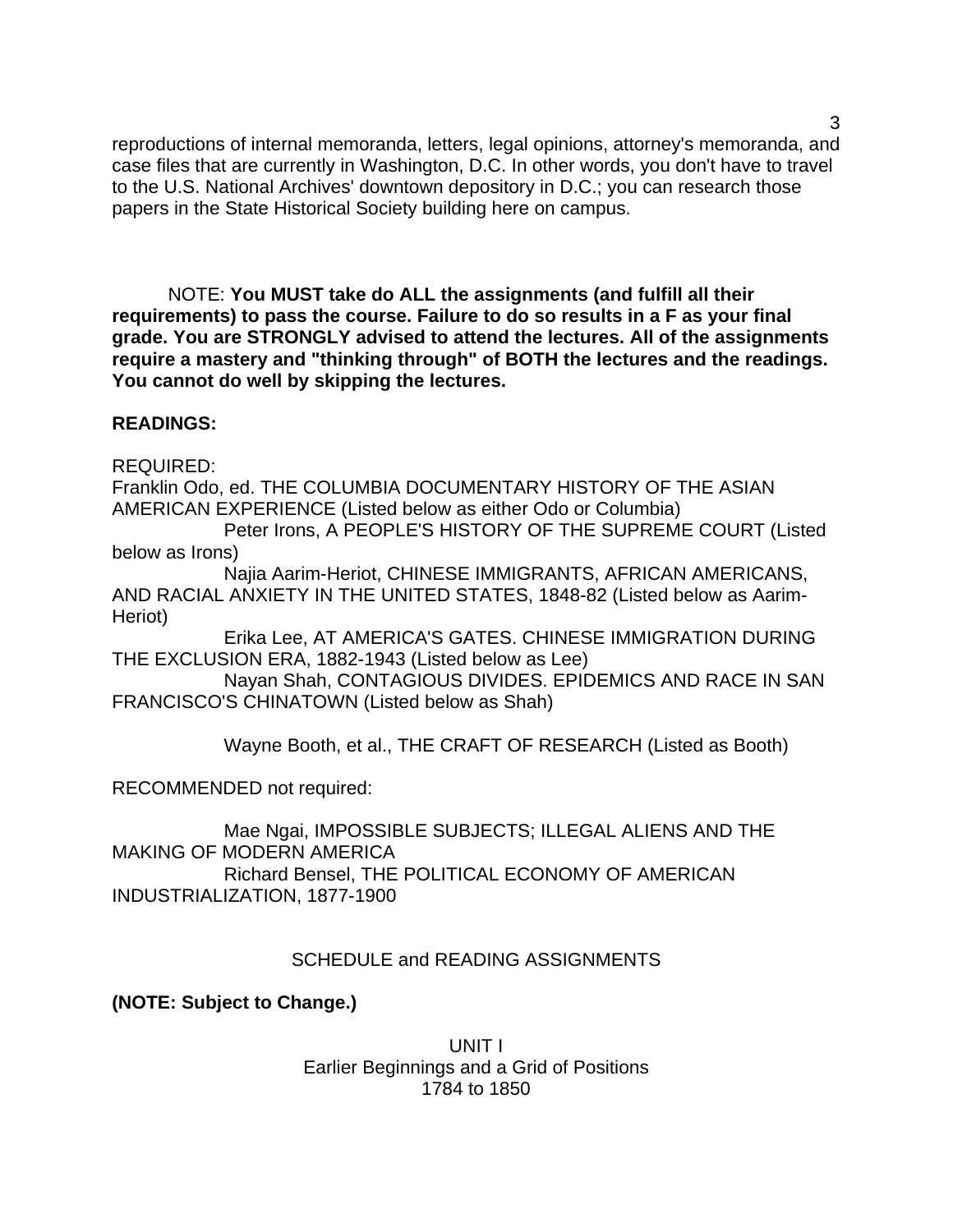### January 21 to January 30

 Unit I introduces students to Asian American history and proposes a way to see how the law (both colonial and early national) created available categories by which to legally place and socially organize immigrants, non citizens, and "Others." This unit will discuss the legal-cultural lens by which national identity came to privilege "republican" habits and tendencies, an ideological development that would have consequences for publicly discussing and understanding Asians in the 19th century United States.

 READ: Irons, Introduction and Chapter 1. (You can skim the chapters on early Constitutional development to get the "lay of the land" of the formation of the U.S. Constitution and the federal judiciary. These would be Chapters 2 to 7.)

 READ: Odo, "Introduction", Part I Introductory Essay (pp. 9-12); READ Document 1, "Naturalization Act, March 26, 1790."

## UNIT II The Harsh Turn 1850's to the 1870's February 2 to February 20

 This unit will trace the growing political hostility to Chinese Californians during the 1850's to the 1870's. We will especially examine the ways this political impulse revealed itself in legal forums and through legal forms.

 READ: Irons, Chapters 11, 13, 14 READ: Odo, Document 4, READ: Aarim-Heriot, Introduction and Chapters 1, 2, 3

### UNIT III Reconstruction Opportunity: Made and Lost 1865 to 1879 February 24 to March 12

 This unit will examine the "new America" that was promised through Reconstruction and the Congressional victories that held forth some of that promise to Chinese in 1870's America. We will also see how Reconstruction was a "half finished revolution" and how its retreat paved the way for legislative actions that would turn increasingly hostile to Chinese in the United States. We will also examine the legal challenges that Chinese mounted during the immediate post Civil War years and how these refined understandings of the 14th Amendment.

 READ: Irons, Chapter 16 and 17 READ: Odo, Document 8, Document 13, Document 23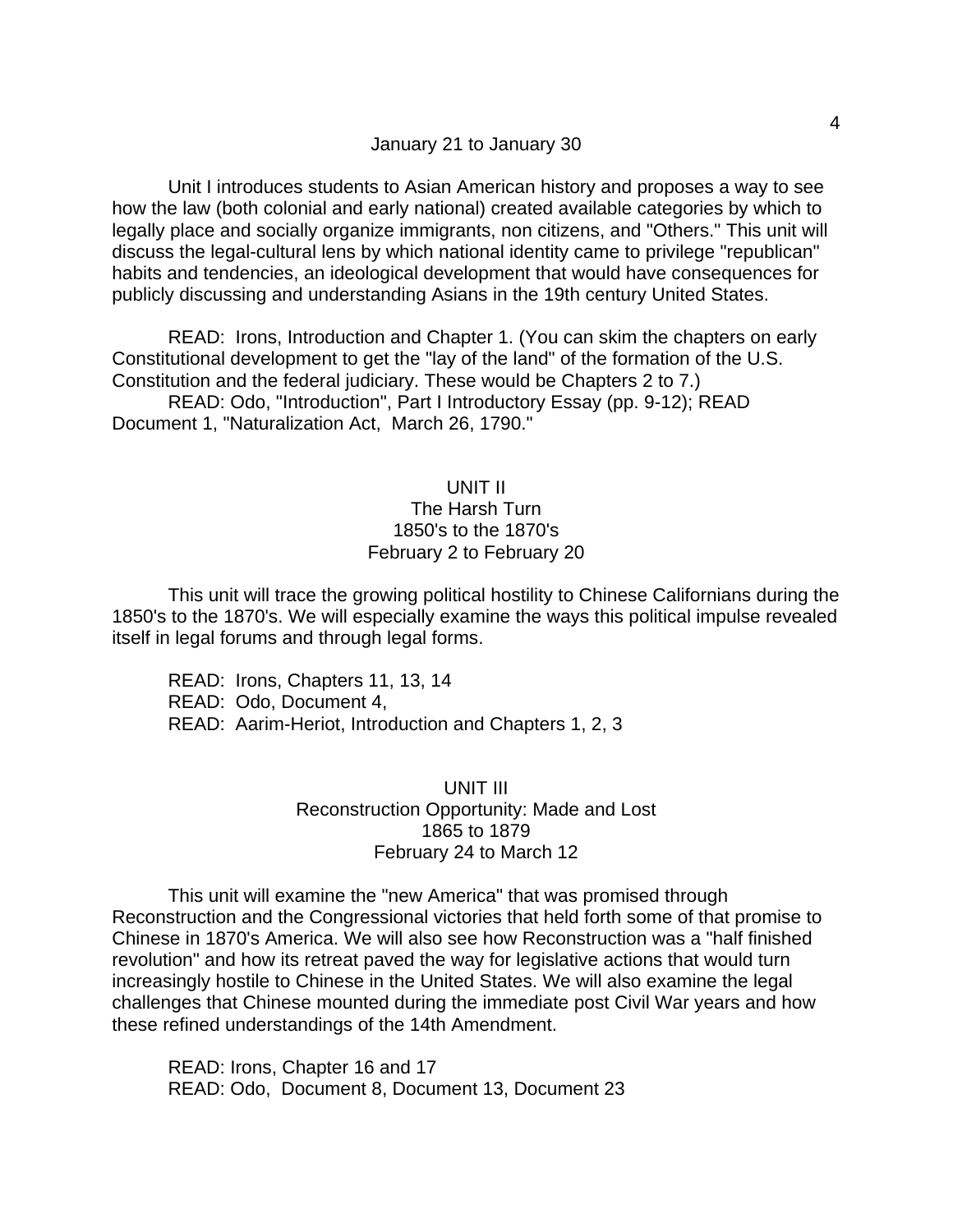#### READ: Aarim-Heriot, Chapters 5, 8 and 9

### UNIT IV Exclusion Era: Making Laws Harsh as Tigers The 1880's March 22 to April 9

 This unit will survey the origins of the Exclusion regime (1882-1943) and the constitutional doctrinal consequences of challenging its early forms.

 READ: Aarim-Heriot, Chapters 10 and 11 READ: Lee, Introduction, Chapters 1 to 3 READ: Odo, Documents 26, 27, 28 and 29

> UNIT V Exclusion's Ramifying Logic: Implementing the Laws and the Maturing of the Regime 1880's to the 1930's April 12 to April 23

 Unit V will survey the "maturing" of the Exclusion system from 1893 to 1943. Exclusion's reach would undergo the following changes: it would increasingly reach outward to include more Asian groups such as Japanese and South Asians; it would increasingly become more routine and regular; and it would increasingly encounter challenge, resistance, scrutiny and criticism.

 READ: Lee, Chapters 3-6 READ: Shah, Introduction, Chapters 1-3, 7-9 READ: Odo, Document 70, 66

### UNIT VI

Cracks in the System, Eventual Reforms and yet, the Civil Liberties Disaster 1930's to the 1940's April 26 to May 7

 We will finish the term by looking at the changes within Exclusion on the eve of its repeal and we will study the mixed legacy of the Second World War. On the one hand, reform; on the other, the civil liberties disaster of the Japanese American incarceration of 1942-1946.